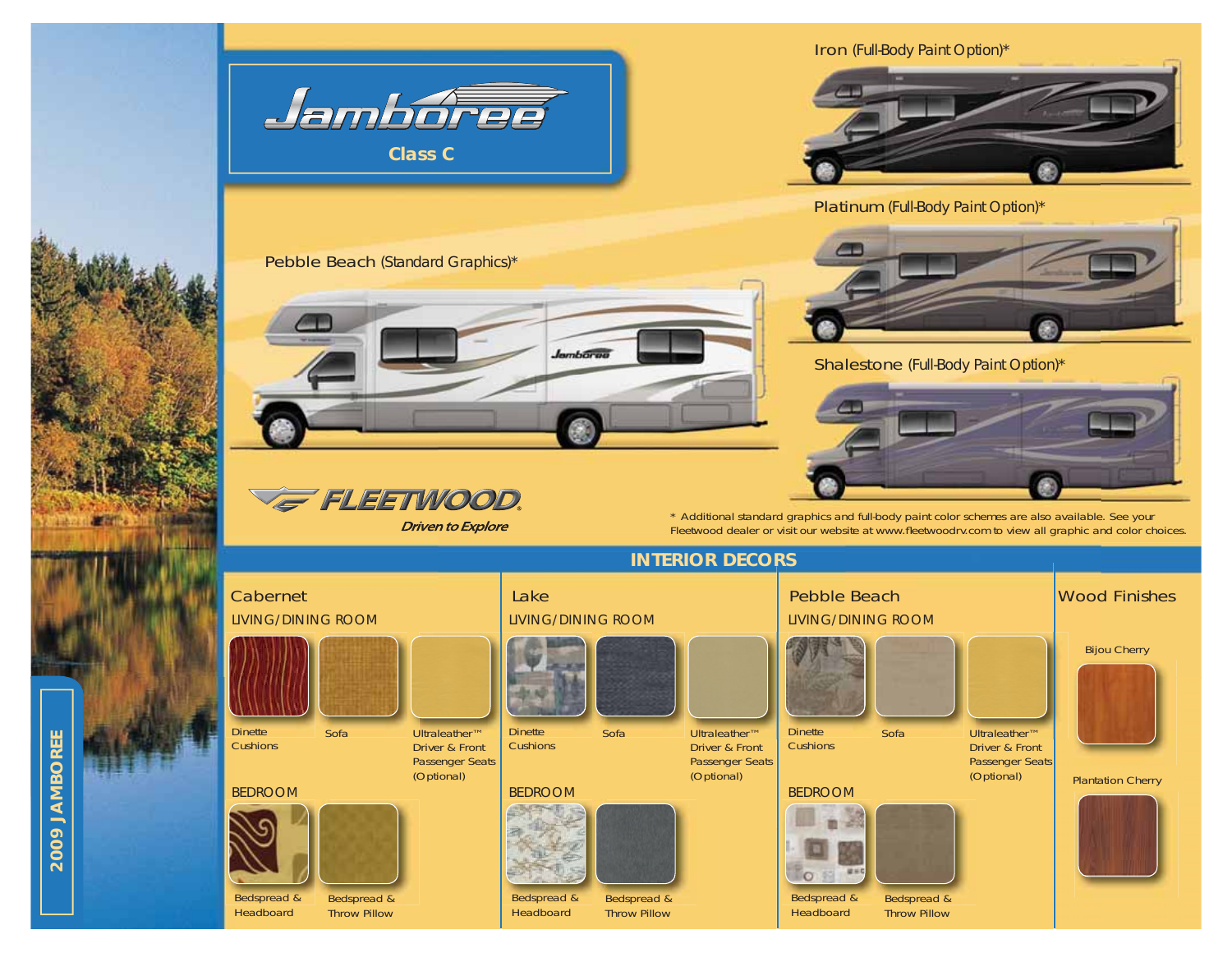# **FLOOR PLANS**



OPT. CABOVER ENTERTAINMENT CENTER

Interior Storage Capacity: 147 cu. ft. Exterior Storage Capacity: 86 cu. ft.

. د د دا

14' AWNING - STD OPT. 14' ELECTRIC AWNING

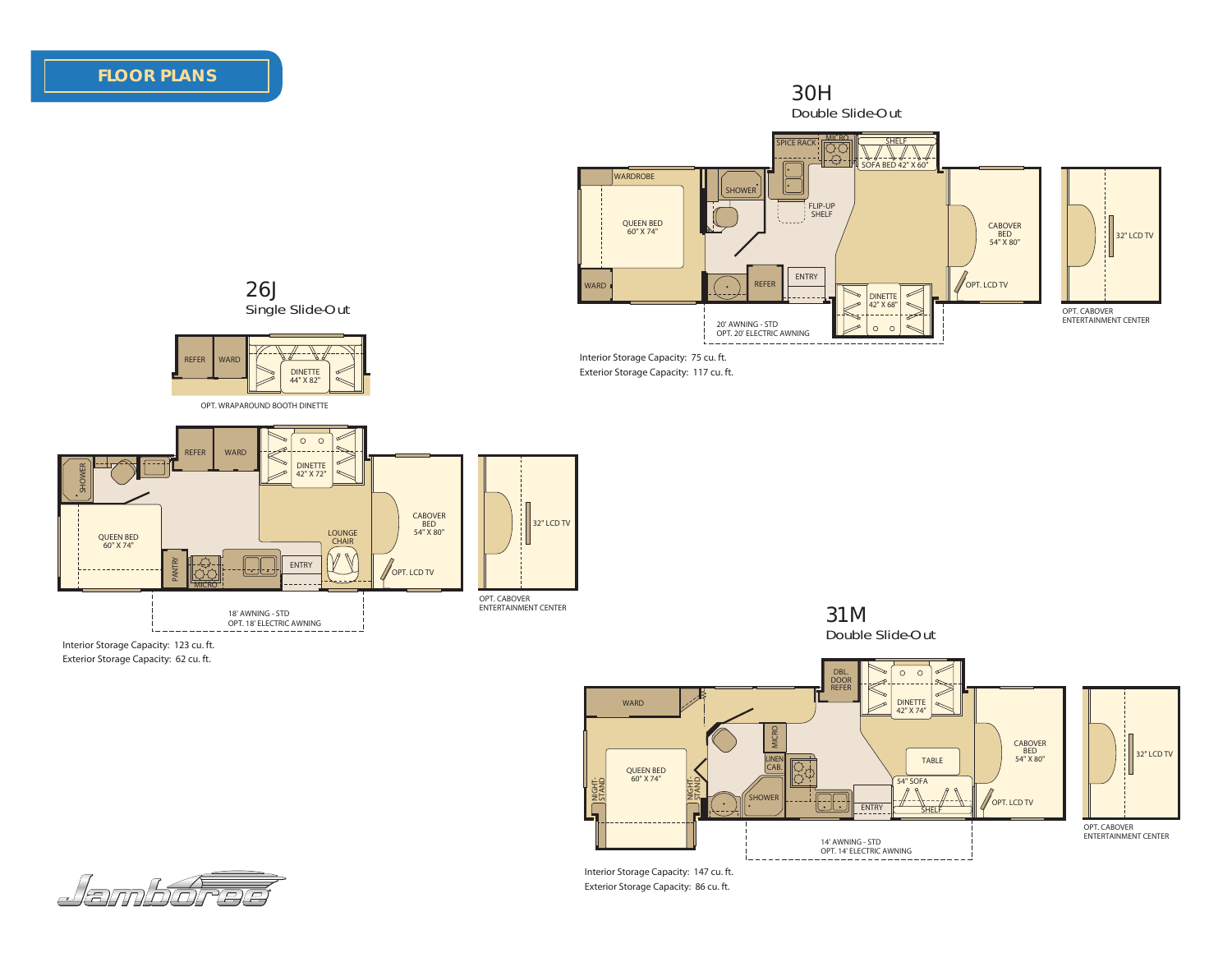## **STANDARD FEATURES**

## *INTERIOR*

#### **INTERIOR - THROUGHOUT**

- Complete TuffPEX Plumbing System
- 12V Water Pump, Demand Operation
- 15,000 BTU Ducted Air Conditioner with Chill Grille
- 30,000 BTU Furnace, Wall MountedThermostat
- 6 Gallon Propane Water Heater with Electronic Ignition
- Arched Hardwood Overhead Cabinet Doors with Raised Panel and Hidden Hinges
- Auxiliary Battery with Disconnect Switch
- Carpet w/Pad & Vinyl Flooring in Galley, Lavy and Entry
- Deluxe Roller Bearing, Full Extension Drawer Guides and Transit-Ship Locks
- Water Pump Controller with On/Off Switches at Galley, Lavy and Service Compartment
- Quality Constructed Furniture by Flexsteel®
- Water Heater Bypass Valve Fresh Water System Winterization
- Central Monitor Panel
- GFI Circuit Protection
- AC/DC Load Center with 12V Converter/Battery Charger

#### DRIVER CONVENIENCE

- 3 Point Seat Belts at Driver and FrontPassenger Seats
- In-Dash AM/FM/Radio with CD Player and 4 Speakers
- Power Windows and Door Locks
- 54" x 80" Cabover Bed with Privacy Curtain, Roof Vent and Sliding Side Windows
- Cabover Bunk Ladder
- Driver/Front Passenger Air Bag Supplemental Restraint Syste m
- Cockpit Area with Tilt Wheel, Cruise Control, Dome Light, Beverage Cup Holders, Map Pocket
- Auxiliary Emergency Start Assist Switch on Dash

#### LIVING ROOM

- Ceiling Lights with Wall Switches (Entry and Bath)
- Day/Night Pleated Shades
- Dinette with 2 Cup Holders, Convertible for Sleeping
- Sofa Bed with Armrests (Select Models)
- Swivel Base Lounge Chair with Dual Lock Position (26J)

### GALLEY

- Laminate Countertops with Corian® Edge
- 3 Burner Range w/High Output/Piezo Ignitor and Oven
- Decor Wall Border
- Dometic® 6 cu.ft. Refrigerator/Freezer
- Real Wood Drawers
- Flip-Up Countertop Extension (Select Models)
- Kitchen Convenience Package: Spice Rack, Paper Towel Holder, Sink Cover/Cutting Board and Silverware Drawer
- Microwave Oven with Electronic Touch Pad
- Convection Microwave Oven (Select Models)
- Raised Panel Refrigerator Inserts
- Rangehood with Light and Fan
- Residential Size Double Bowl Sink with Single Lever Faucet
- Whole Coach Water Filtration Syste m
- Cook Top Cover

#### BEDROOM

- Bedspread with Reverse Pillow Shams
- Night Pleated Shades
- Halogen Reading Lights
- Queen Bed w/Innerspring Mattress

#### BATHROOM

- Laminate Countertops with Corian® Edge
- Bath Door with Residential Passage Lock and Towel Bars
- China Bowl Toilet with Hand Sprayer
- Medicine Cabinet with Wood Construction
- Shower Head with Flexible Hose Extension
- Skylight/Roof Vent with 12V Fan
- Wall Mounted Mirror (Select Models)
- Molded ABS Shower/Tub with Surround
- Residential Style Metal Faucet with Large Sink
- Glass Shower Door Enclosure (Select Models)
- Folding Shower Door Enclosure (Select Models)
- Shower Curtain (26J)

## SAFETY/CONVENIENCE

- 10 ABC Fire Extinguisher
- Carbon Monoxide Detector/Alarm
- Exterior & Interior Entry Assist Handle
- Propane Detector/Alarm
- Smoke Detector/Alarm
- Multiple Seatbelt Locations

## *EXTERIOR*

## **EXTERIOR - THROUGHOUT**

- High Gloss Tuff-Coat ® Smooth Fiberglass Exterior
- Outstanding Exterior Graphics and Styling
- Onan® 4.0kW Microquiet Generator
- Large 1" (Inside Diameter) Water Tank Drain
- Rear Ladder
- Aluminum Basement Truss Syste m
- Utility Compartment with Exterior Shower and Holding Tank Dump Valves

 **OPTIONS**

• Linoleum Throughout • Custom Dash Appliqués

w/Home Theater

• 15" LCD TV (Bedroom)

• Electric Patio Awning • Dual Pane Windows• Rear Vision Camera• Auto Locating Satellite Dish

High-End Luxury Look

Exterior Tuff-Coat ® Fiberglass • Extended Season Camping with Enclosed/ Heated Water and Holding Tanks

• Full Body Paint

DVD Player • Satellite Radio

EXTERIOR

• 15,000 BTU A/C with Heat Pump

• Power Roof Fan-Tastic® Vent Fan

• Molded Cross Link Polyethylene Battery Compartment Container and Lid

• Insulated Locking Luggage Doors with Thumb

• Cabover Entertainment System: 32" LCD TV

• 19" LCD Wide-screen TV with Remote and

• Glass Shower Door Enclosure (Select Models)

• Exterior Entertainment Center with AM/FM/CD Player and Auxiliary Speaker, Coax Cable and 12V/110 Receptacles (Except 26J)

Anti-Lock Breaks • Power Electric Step • Radius Tinted Windows

STORAGE

Latch

INTERIOR

 **FLEETWOOD ADVANTAGES**

• One-Piece Molded Fiberglass Front End Cap • Full Body Paint Options for that Custom,

• 3 Interior Decors and 2 Wood Choices Provide 6 Different Interior Looks Tailored to You• 3 Floor Plans from 26' to 31' with Single or Double Slide-Outs to Suit Your RV Lifestyle • Vacu-bond® Walls with Smooth High Gloss

- EZ Glide® Slide-Out Room and Compartment (Select Models)
- Debris Awning Above All Slide-Out Rooms
- Trailer Hitch with 7 Pin Electrical Hook-Up†
- Dual 6V Deep Cycle Auxiliary Batteries
- Rear Fuel Fill
- Stainless Steel Wheel Liners
- Full Size Spare Tire with Carrier (26J)
- Full Size Spare Tire (Select Models)
- Patio Awning
- Toilet Tank San-T-Flush™ Syste m

#### BODY STRUCTURE

- Vacu-bond® Hull Lamination Process
- Vacu-bond® Floor

**Compartments** 

**Storage** 

• Full Basement ExteriorSAFETY/CONVENIENCE

and Heat Control

• Automotive Safety Glass

• High Mounted Large Taillights

- Royal Tuff-Ply Radius Roof with Ducted A/C
- Sidewalls Framed with 1-1/2" Aluminum Tubing
- Corrosion Resistant Aluminum Tube HullFraming
- Molded Rear Wheel Trim Flares
- Molded Rear Wall/Ceiling Transition Trim

• One-Piece Molded Fiberglass Front End Cap • 26" Wide Radius Corner Entry Door w/Windo w

• 30 Amp, 30' Power Cord, Compartment

• AC Duplex GFI Receptacle on Patio Side • Breakaway Side Mirrors with Power Adjust

• Amber Porch Light with Interior Switch

• Entry Door with Screen Door and Deadbolt Lock

• Hydraulic 4 Wheel Disk Brakes with 4 Wheel

• Steel Powder Coated Rear Bumper • Heated Holding Tanks in Basement